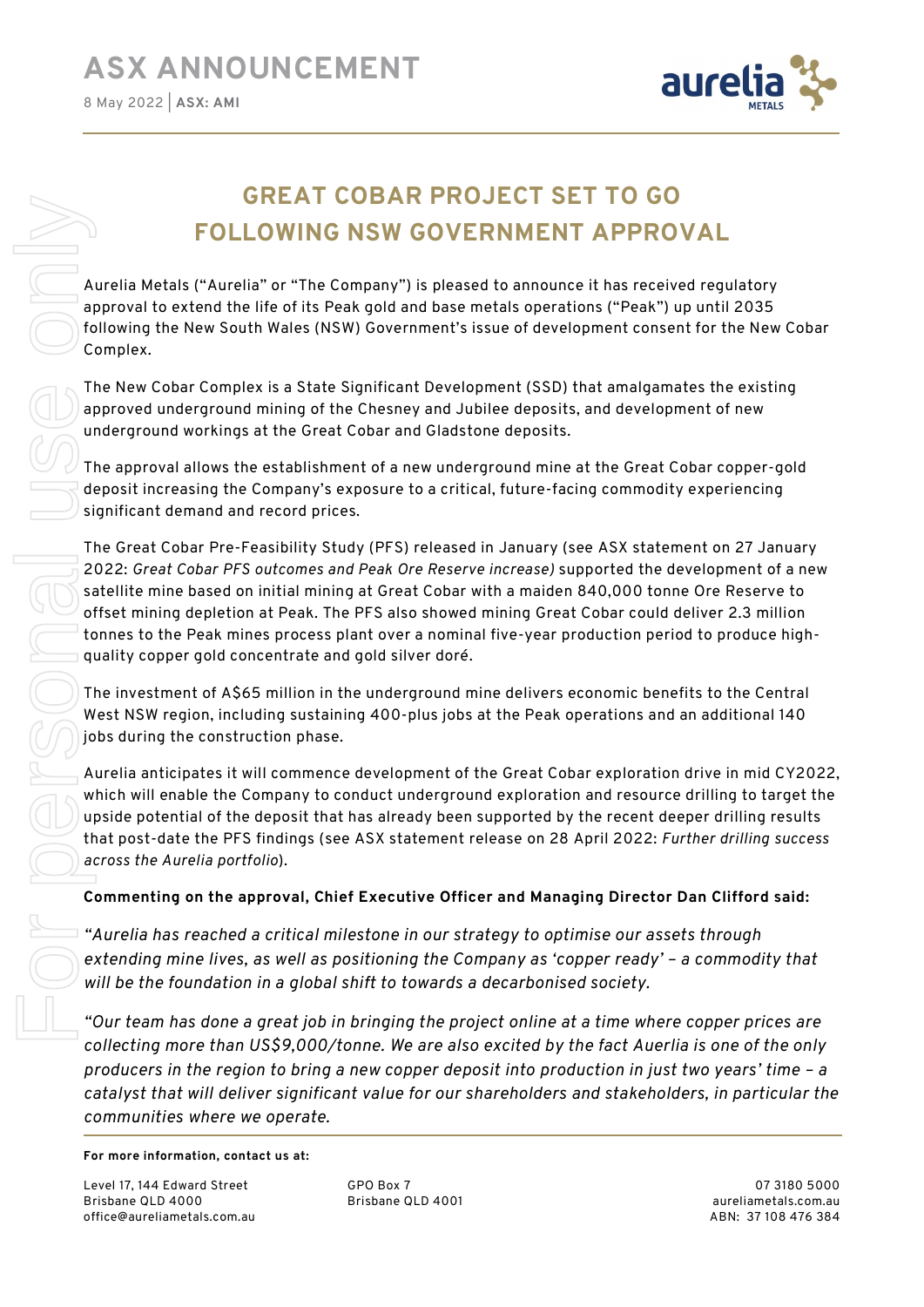"We would like to acknowledge and thank the Cobar Shire Council, the Department of Planning and Environment and the NSW Government, the traditional custodians of the land the Ngemba, Ngiyampaa, Wangaaypuwan and Wayilwan people and the local community for their support of

## For more information, contact us at:

Level 17, 144 Edward Street Brisbane QLD 4000 office@aureliametals.com.au GPO Box 7 Brisbane QLD 4001

07 3180 5000 aureliametals.com.au ABN: 37 108 476 384